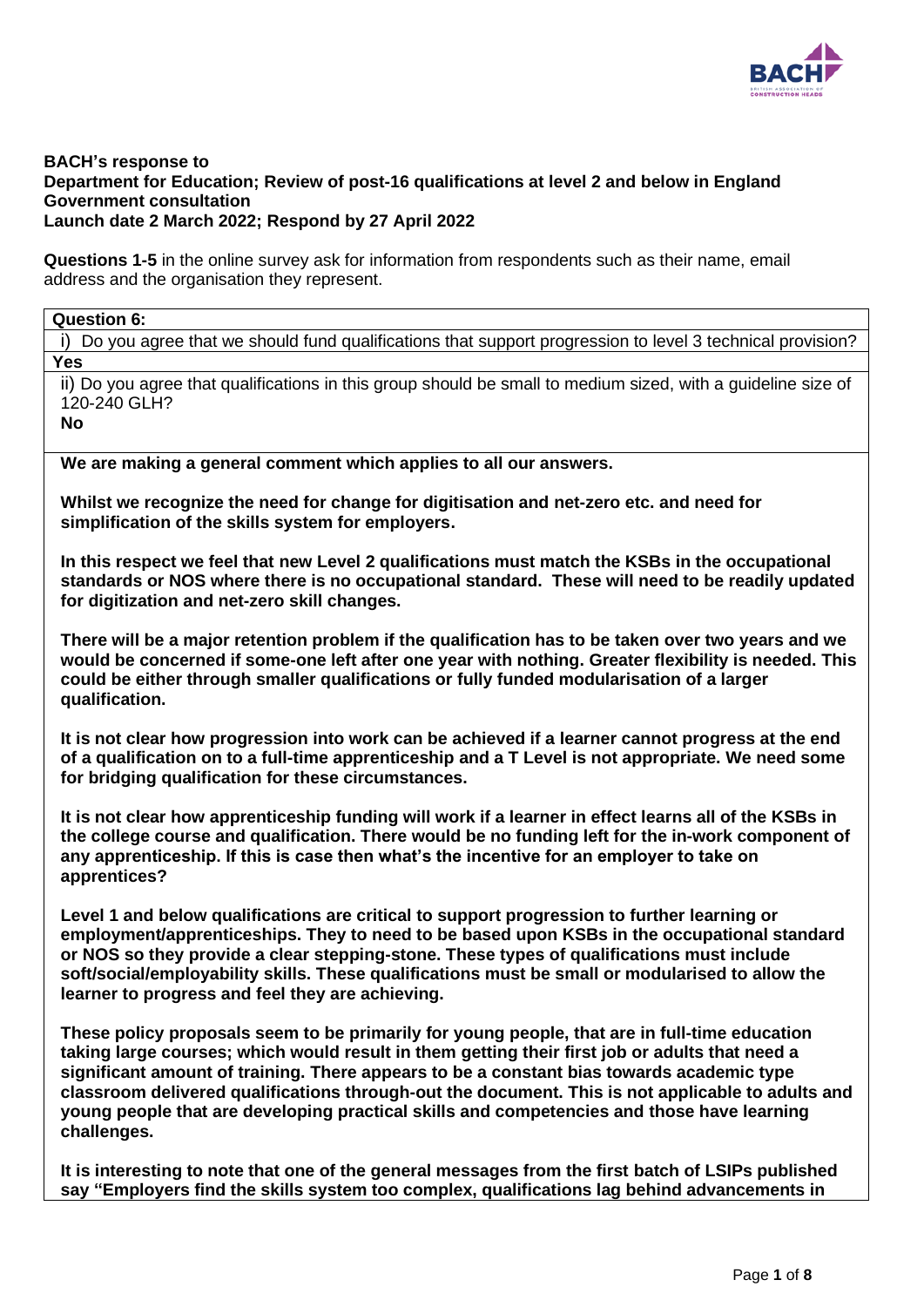

**industry, formal courses are too big and time-consuming, tutors aren't up-to-date, and SMEs feel systematically excluded". The proposals set out in this consultation do nothing to address these challenges, in fact they are moving in the opposite direction. We feel that these proposals will damage the economic recovery and make social mobility more difficult.** 

**In this context we do not feel that the policies outlined in the consultation address the major economic challenges the country faces and will not support the leveling up agenda to reskill a construction operational workforce of some 1.3 million adults with short duration qualifications or modules of a qualification at Level 2 and below.**

**There is a need to allow people to build up knowledge through smaller qualifications, demonstrating progression and increased knowledge. This applies to some young people as well as adults.** 

**Smaller qualifications and funded units/modules are needed if leveling up is to be properly supported so range should start at 30 GLH, specifically for adults as well as young people needing the additional support.**

**Policy proposals needs to recognise that not everyone will progress to Level 3, particularly in construction where the vast majority of operational jobs are at Level 2 and some below i.e. some 1.1 million out of a total workforce of 2.4 million including mgt/prof/tech jobs. Level 2 is a legitimate goal for many as well as a stepping-stone towards an ultimate Level 3.** 

**Specifically in construction we consider that there is no evidence that the proposals support the longstanding career pathways nor the major impact of skills shortages, and the digitisation and net-zero requirements in respect of upskilling of for example at least 1.3 m adults in the construction sector. The needs for economic regeneration (building back better/leveling up) do not appear to have been considered. In fact, one is left with the impression that, if the proposals set out in this consultation document are implemented, the Department of Leveling up, Housing & Communities will need its own separate skills programme and separate set of qualifications and funding in addition to the Multiply Programme already announced. This does not appear desirable.** 

**We are not clear if the proposals recognise that in construction many occupations do not have an apprenticeship standard and in fact for many of these occupations an apprenticeship standard is unlikely to be viable. Accordingly, it is critical that we have small to large qualifications from Entry through to Level 2 that support learners, including adults, that are never going to go through an apprenticeship.** 

**Qualifications are needed at Level 2 and below to give learners a sense of real achievement and provide them with evidence for job movement between employers.** 

**Smaller and modularized qualifications are vital for social mobility.**

**We think it is critical that the Department through its agency the ESFA continue to fund arrange of small qualifications or units/components/modules at Level 2 and below for 16-19 yrs and adults. If funding is withdrawn, then we think there will be damage to the economy and social mobility.** 

**Question 7:**

i) Do you agree that we should fund occupational-entry qualifications leading to employment at level 2? **Yes**  ii) Do you agree that these qualifications should include broad route-specific content aswell as the knowledge, skills and behaviours required to enter an occupation?

**Yes**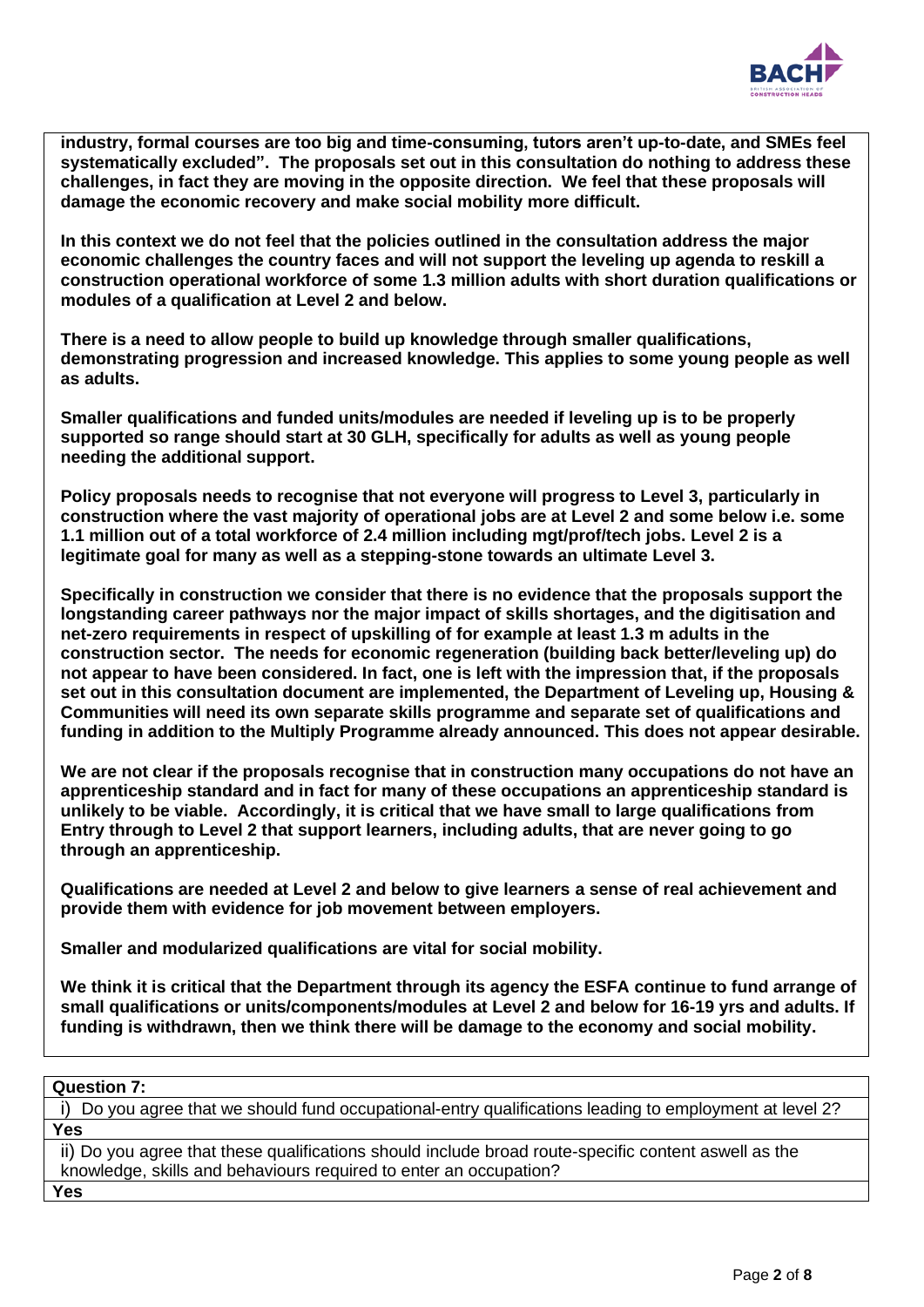

iii) Do you agree that these qualifications should be large in size (minimum 540 GLH)?

# **No**

**Your premise that the training must be classroom based is fundamentally flawed for practical competency based occupations and will not work. In looks to be repeating the policy error of the 14-19 years diplomas developed in the early part of this century.**

**It needs to be appreciated that not all occupations have an apprenticeship standard so practical competency based qualifications are needed for these types job.**

**We need small to large construction qualifications, and modularised qualifications, for many sectors which also support upskilling and leveling up, see Question 6.** 

# **Question 8:**

For 16 to19 year olds aiming to enter employment in an occupation at level 2, do you agree that the main qualification offer that should be available is:

**Option A:** Group 2 qualifications only; OR

**Option B**: Group 2 qualifications **and** the alternative of taking two smaller occupational- focus qualifications from group 3 (around 350 GLH) in two different occupational routes?

Please give reasons for your answer. **Option B**

**We are not clear whether, when you are saying two different occupational routes, you mean routes in the sense of IfATE's definition which for many people means 'sector'. If is does have the IfATE meaning, then we would say NO to funding this type of qualification as we can see no reason why a qualification might cover hair-dressing and bricklaying!**

**However, there are circumstances where it might be appropriate for two different occupations within the same sector/IfATE route to be funded in a broader foundation qualification. In some sectors there are occupations which are single trade specific and others that require multi-tasking. For example, in construction both options are needed; a person that is working on a heritage building will need a high level of a specific trade skill. However, some-one employed on housing maintenance will need a lower level of competence in several trade areas.** 

**Question 9**:

i) Do you agree that these qualifications should be delivered to 16 to 19 year olds over two academic years as part of a wider study programme leading to employment?

**No**

ii) If you believe there are any groups of students or occupational routes for which asubstantial qualification taken as part of a two-year study programme would be unsuitable, please provide details. **Some learners may be able to go onto a Level 2 apprenticeship after just one year in college, with a traineeship or bootcamp period at the end.** 

**Question 10:**

Do you agree that we should fund specialist qualifications at level 2?

**Yes**

If you agree, are there any examples of qualifications that you think might fall into this group?

**There are a very wide range of specialist occupations in construction and the built environment which where an apprenticeship is not viable and hence specialists level 2 qualifications are needed e.g. steeplejack, chimney engineering, mastic application etc..**

**Question 11:** Do you agree that we should fund qualifications at level 2 that develop cross-sectoral skills for young people?

**Yes**

If you agree, are there any examples of qualifications that you think might fall into this group?

**As mentioned previously housing maintenance is a good example of the need for a multi-skilled**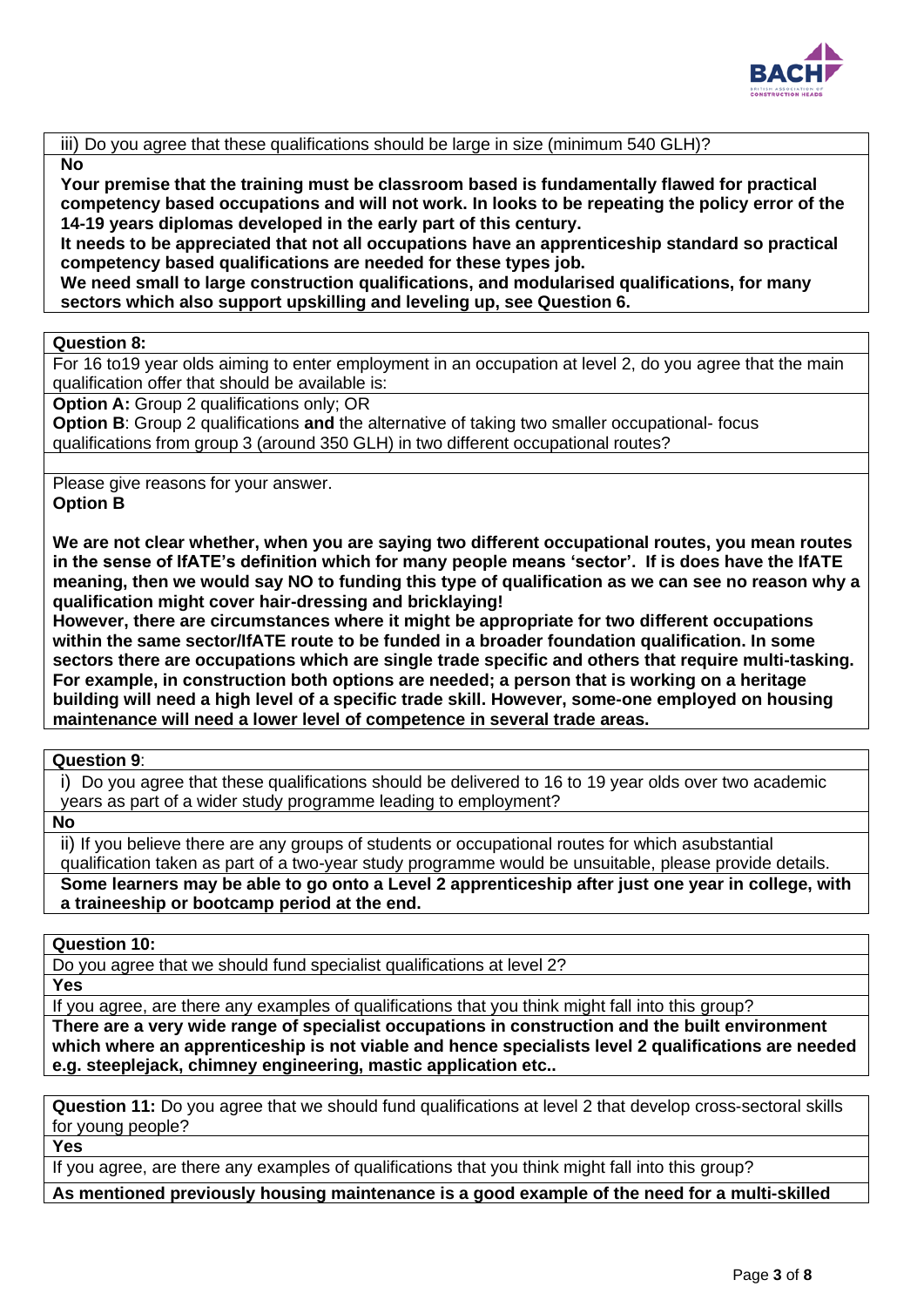

**person. As present there is no published standard for this type of occupation; although we appreciate that might change over time. Whilst there is no standard in place we need to have qualifications.** 

#### **Question 12:**

i) Do you agree that we should fund qualifications to support progression to specialist level 3 academic qualifications?

#### **No**

ii) Do you agree that qualifications in this group should be small-medium sized, with a guideline size of 120-240 GLH?

#### **No**

**There are very few academic occupations of this type so is there a real viable need for this? There is a need to have qualifications to take for example a person who has achieved a Level 2 apprenticeship to learn higher technical practical and competency based skills together with for example some supervisory skills. However, these would not be described as 'academic'. We are not sure of the viability of an academic 'top-up' to Level 3 which is not either an A Level, a T Level or an Access to HE Diploma.**

### **Question 13:**

i) Do you agree that we should continue to fund level 2 performing arts graded exams in their current form?

# **N/A**

ii) Do you agree that we should continue to fund level 2 Higher Project Qualifications in their current form? **N/A**

# **Question 14:**

i) Do you agree that we should fund level 1 pre-technical qualifications which focus on progression to level 2 and provide an introduction to the relevant occupational route?

# **Yes**

ii) Do you agree that qualifications in this group should be small to medium sized, with a guideline size of 120-280 GLH?

# **Yes**

**But the qualifications should be flexible and modularised as some students e.g. adults, may need less than 120 GLH. Maximum flexibility is needed to support a very broad range of learners with very different requirements. You will need to fund the individual modules.**

#### **Question 15:**

Do you agree that we should fund level 1 qualifications which act as a prerequisite to employment? **Yes**

**The Level 1 occupational traineeship and Bootcamp qualifications in construction are excellent examples of this working in practice.**

#### **Question 16:**

i) Do you agree that we should continue to fund level 1 graded qualifications in performing arts in their current form?

# **N/A**

ii) Do you agree that we should continue to fund level 1 Foundation Project Qualifications in their current form?

**N/A**

#### **Question 17:**

i) Do you agree that we should fund entry level 3 pre-technical qualifications that support progression to level 1 study?

**Yes**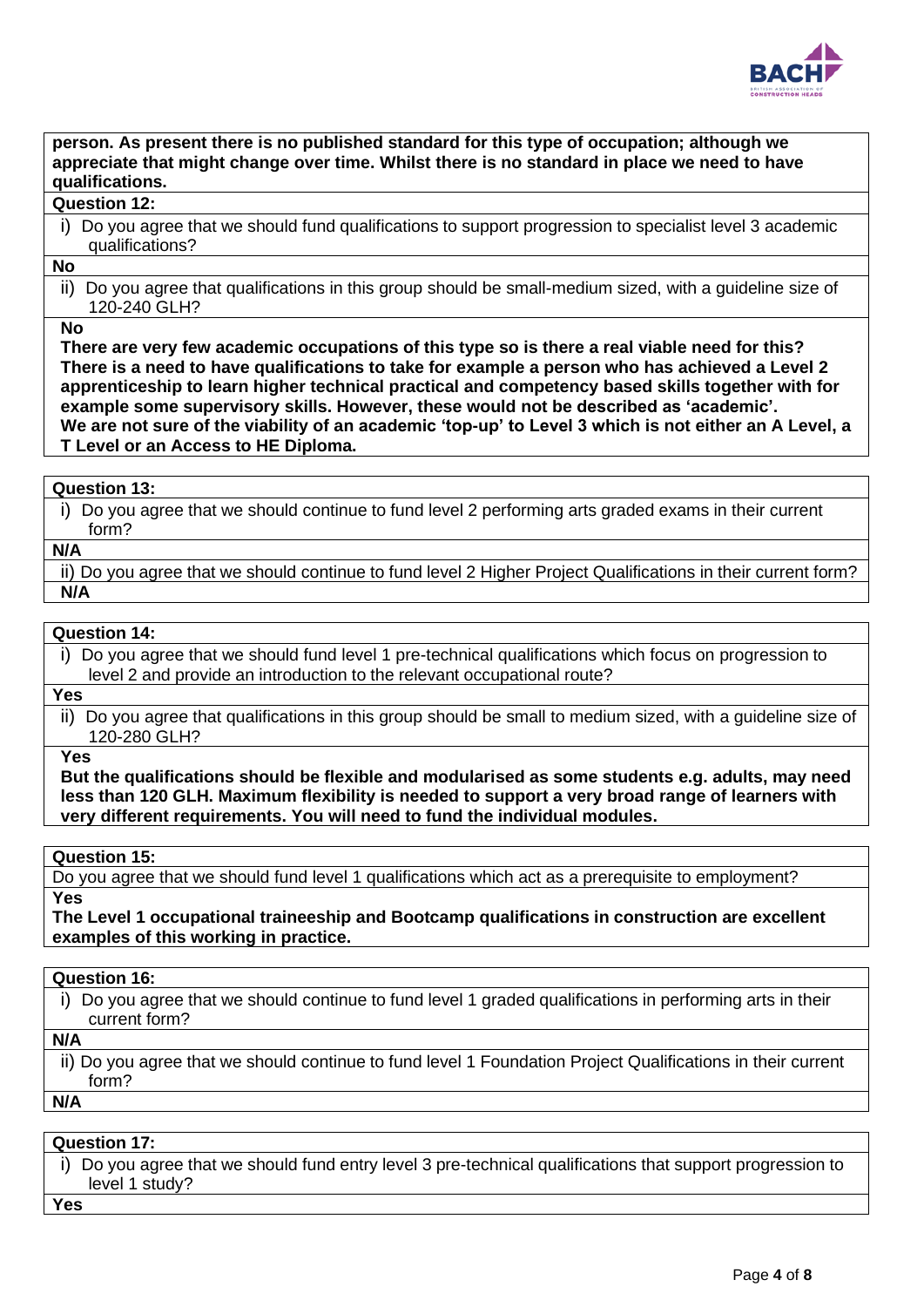

ii) Do you agree that, for 16 to 19 year olds, qualifications in this group should be small to medium sized, with a guideline size of 120-280 GLH?

# **No**

**Qualifications should be flexible and modularised as some students may need less than 120 GLH. Maximum flexibility is needed to support a very broad range of learners with very different requirements. You will need to fund the individual modules**.

**This will be an access point for those who are economically inactive and wanting to move into employment in construction. L1 is too high for some learners to start to get on a study programme and then progress to a course which takes them into a construction occupation. If we cannot take learners in at this lower level and bring them through, we will start to reduce the flow of recruits into the construction industry. This will damage the economy and hold back recovery.** 

# **Question 18:**

Do you agree that we should continue to fund entry level graded qualifications in performing arts in their current form?

**N/A**

# **Question 19:**

Do you agree that the design and delivery principles outlined in paragraphs 150 to 155 will ensure that level 2 technical qualifications are accessible to adults?

**Yes**

**But we have to recognise that we do not have apprenticeship standards and hence occupational standards and pathways for all the occupations in the economy. Accordingly, we cannot solely link these types of qualifications to the apprenticeship standards.**

#### **Question 20:**

Do you agree that we should fund the following level 2 qualification groups for adult learners:

Group 1: Qualifications supporting progression to level 3 technical study

Group 2: Occupational-entry qualifications

Group 4: Specialist qualifications

Group 5: Qualifications supporting cross-sectoral skills

Group 7: Qualifications supporting progression to level 3 academic study

**Yes** 

**For Groups 1 to 5 and these must be modularised; with funding for both the qualification and the component modules. We are not convinced that Group 7 is viable, unless this is to cover a limited number of learners on pre-Access to HE courses in construction**.

#### **Question 21:**

i) Do you agree that we should fund occupational-focus qualifications at level 2 for adults?

**Yes**

ii) Do you agree that these qualifications should be medium sized, with a guideline size of 200-540 GLH? **Yes**

**But the qualifications should be flexible and modularised as some students may need less than 120 GLH. Maximum flexibility is needed to support a very broad range of learners with very different requirements. You will need to fund the individual modules as well as the qualifications.**

### **Question 22:**

i) Do you agree that we should consider requests to fund level 2 qualifications for occupations for which an employer-led occupational standard does not currently exist?

**Yes**

ii) Are you aware of any occupations that are in demand by employers but where an employer-led occupational standard does not currently exist?

**There are a very wide range of specialist occupations in construction and the built environment**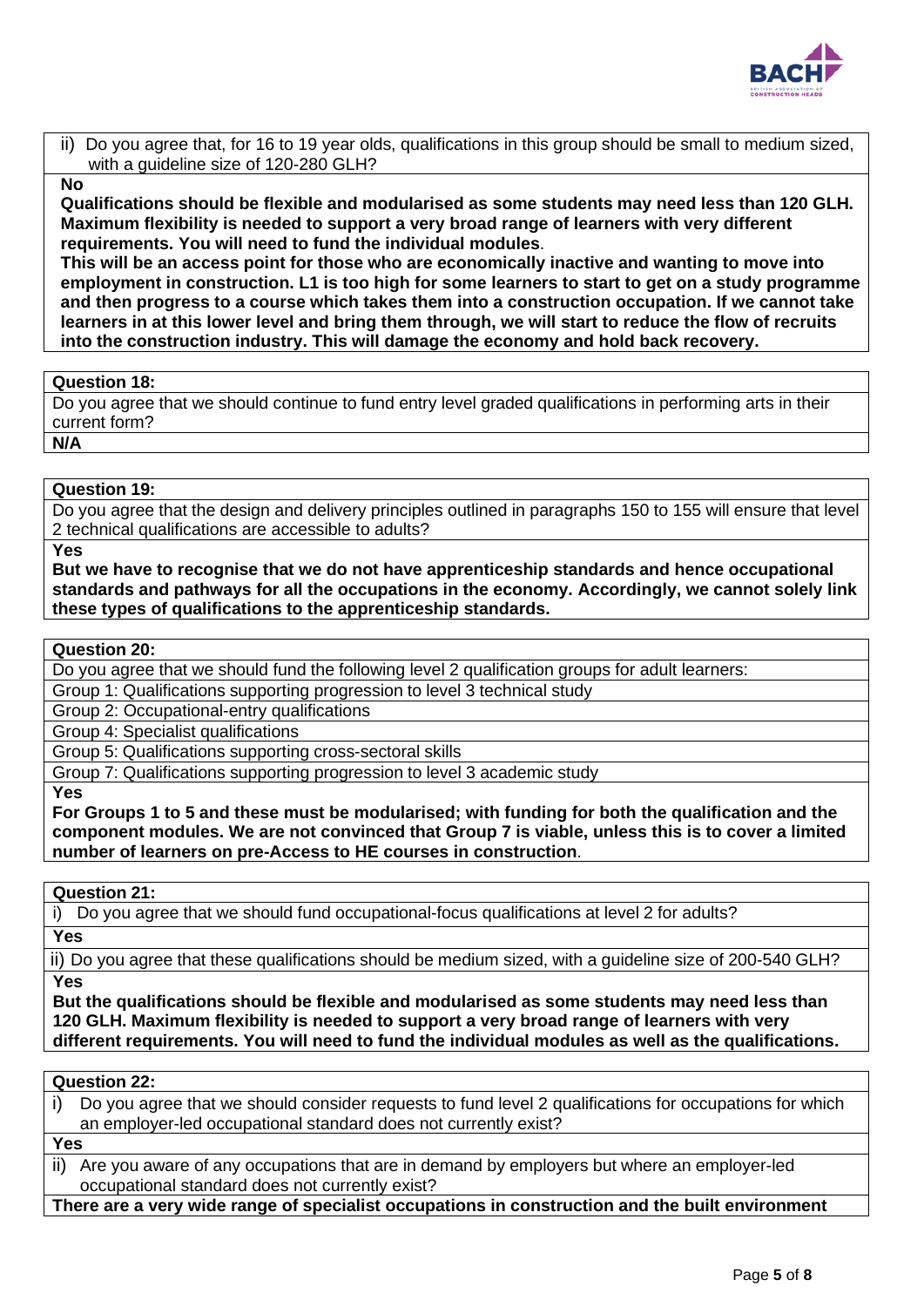

**which where an apprenticeship is not viable and hence specialists level 2 qualifications are needed e.g. steeplejack, chimney engineering, confined spaces, energy efficiency, hybrid wall installation, insulation & treatments, land drilling, mastic application, retrofit etc.. These are all driven by CITB's NOS which is developed with industry and hence employer led. They must continue.** 

iii) Do you agree that these qualifications should be available to adults only? **No**

### **Question 23:**

Do you agree that we should fund the following qualification groups at level 1 for adult learners? Group 9: Level 1 pre-technical qualifications supporting progression to level 2 study

Group 10: Level 1 qualifications serving as a prerequisite to employment

Group 11: Level 1 graded qualifications in performing arts and level 1 project qualifications

**Yes**

**These would support employability skills, traineeships, study programmes with a focus on employment or the early stages towards an occupation or a Level 2 apprenticeship. We find it strange that the performing arts sector is specifically prioritised in the consultation when other sectors are not, such as construction where skill shortages are crucial for economic recovery and leveling up.** 

# **Question 24**:

Do you agree that we should fund the following qualification groups at entry level for adults:

Group 14: Entry level 3 pre-technical qualifications supporting progression to level 1

Group 15: Entry level performing arts graded qualifications

**Yes** 

**These would support employability skills, traineeships, study programmes with a focus on employment or the early stages towards an occupation or a Level 2 apprenticeship. We find it strange that the performing arts sector is specifically prioritized in the consultation as opposed to the crucially important construction sector.**

# **Question 25:**

i) Do you agree we should remove funding at **level 2** for non-GCSE/FSQ **English** qualifications? **No**

ii) Do you agree we should remove funding at **level 2** for non-GCSE/FSQ **maths** qualifications? **No**

# **Question 26:**

|            | i) Do you agree we should continue to fund level 1 and entry level English qualifications for learners<br>who cannot access FSQs/ GCSEs?    |
|------------|---------------------------------------------------------------------------------------------------------------------------------------------|
| <b>Yes</b> |                                                                                                                                             |
|            | ii) Do you agree that we should continue to fund level 1 and entry level maths qualifications for learners<br>who cannot access FSQs/GCSEs? |
| <b>Yes</b> |                                                                                                                                             |

**Question 27:**

i) Do you agree all non-GCSE/FSQ qualifications in **English** should be developed against the National Standards for Adult Literacy and Numeracy?

**Yes**

ii)Do you agree all non-GCSE/FSQ qualifications in **maths** should be developed against the National Standards for Adult Literacy and Numeracy?

**Yes**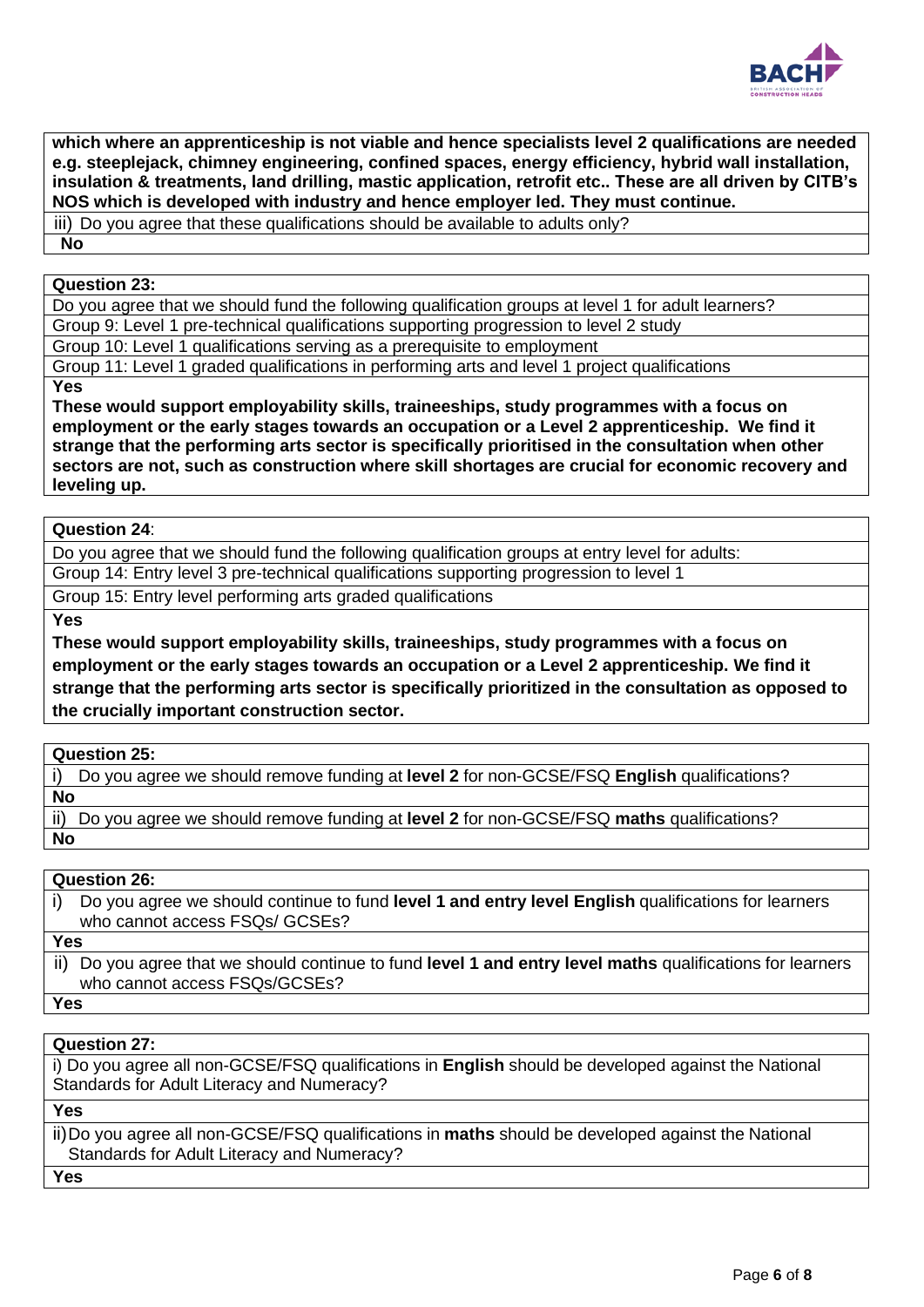

# **Question 28:**

Do you agree that we should consider updating the National Standards for Adult Literacy and Numeracy before adding them to the regulation criteria? **Yes**

| <b>Question 29:</b>                                                                               |  |
|---------------------------------------------------------------------------------------------------|--|
| Do you agree that we should continue to fund ESOL qualifications at each of the following levels: |  |
| Level 2                                                                                           |  |
| $\vert$ ii)<br>Level 1                                                                            |  |
| iii)<br>Entry level (including sub levels 1, 2 and 3)                                             |  |
| Yes to all                                                                                        |  |

#### **Question 30**:

Do you agree that we should develop national standards and set broad core content at level 1 for:

i) Personal and social development

ii) Employability skills

iii) Independent living and life skills

**Yes to all**

# **Question 31:**

Do you agree that we should develop national standards and set broad core content at Entry level (including entry level 1, entry level 2 and entry level 3) for:

i) Personal and social development

ii) Employability skills

iii) Independent living and life skills

**Yes to all**

#### **Question 32:**

Do you agree the national standards set out above will cover the range of skills needed by students? **Yes**

Do you believe there is a need to develop additional national standards? If so, please tell us what the standard should contain and which students it would benefit?

#### **Yes**

#### **Question 33:**

Thinking specifically about employability skills

i) As an employer, do you currently recognise or value any qualifications in employability skills? If so, how do you recognise them and what aspects of these qualifications do you value?

**Yes** 

**We do value these including all the aspects we would expect to fall under this definition including but not limited to communications, values and behaviours, customer service, timekeeping, project management, cognitive skills, self-awareness, numeracy, team-work, 'workethic' etc.. Digital and awareness of green issues would form part as well.** 

ii) Will the proposed national standards make a difference to the way these qualifications are perceived, valued or recognised by employers?

**N/A to us**

iii) If so, what difference will they make and how would employability qualifications aligned to standards be used by employers in the future?

**N/A to us**

# **Question 34:**

Is it necessary to have standalone qualifications at entry level 1 and entry level 2 that provide students with